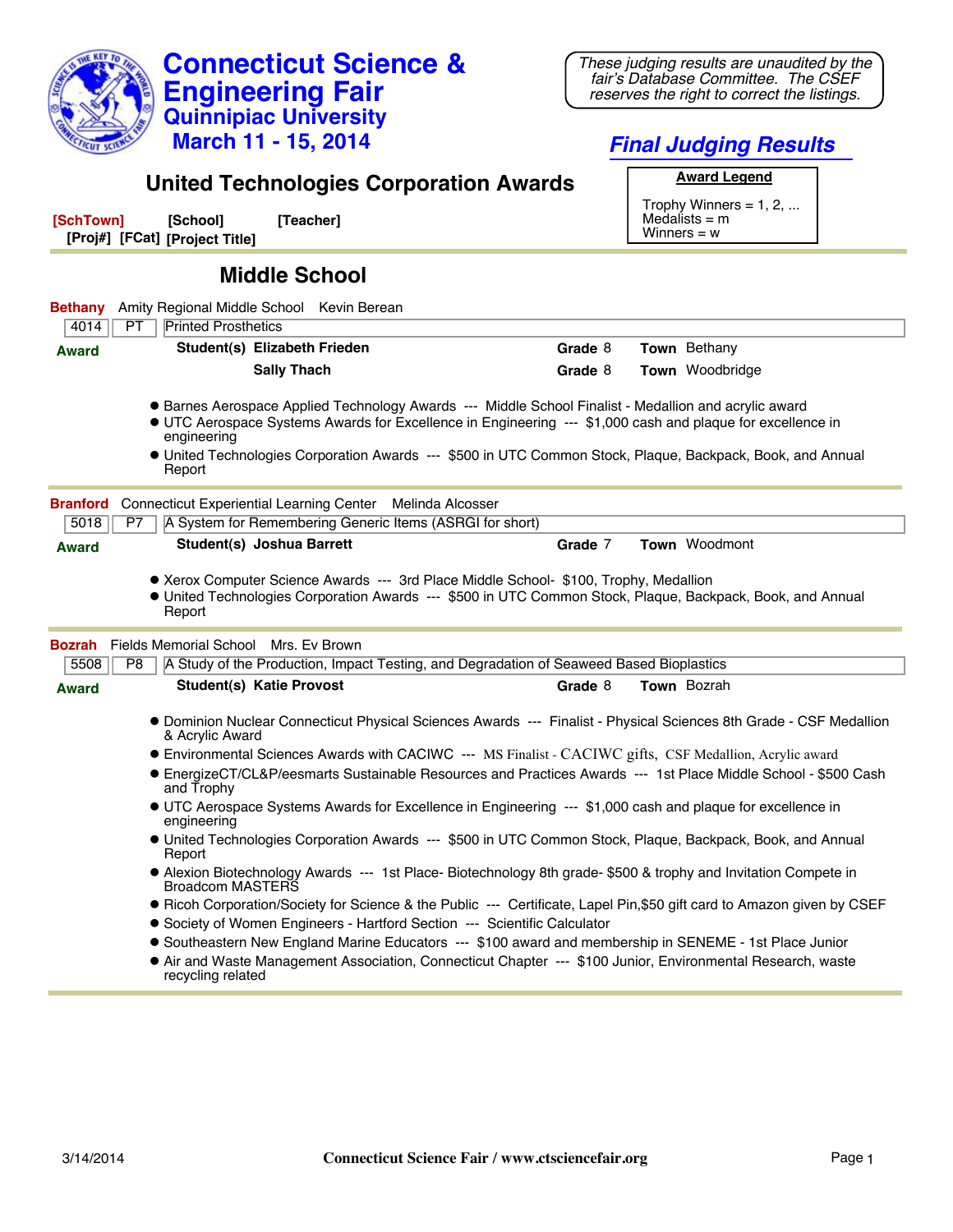

## **Final Judging Results**

## **United Technologies Corporation Awards**

| [SchTown] | [School]                       | [Teacher] |
|-----------|--------------------------------|-----------|
|           | [Proj#] [FCat] [Project Title] |           |

**Award Legend** Trophy Winners =  $1, 2, ...$ Medalists = m Winners  $= w$ 

## **High School**

|                  | <b>New Haven</b> Engineering & Science University Magnet School Roger Rushworth                                                                                                                                                                  |          |                        |
|------------------|--------------------------------------------------------------------------------------------------------------------------------------------------------------------------------------------------------------------------------------------------|----------|------------------------|
| 3084             | The Affect of Pseudomonas putida on the Biodegradation of Plastics<br>ı s                                                                                                                                                                        |          |                        |
| <b>Award</b>     | <b>Student(s) Lauren Low</b>                                                                                                                                                                                                                     | Grade 9  | Town Hamden            |
|                  | Pfizer Life Sciences Awards --- Finalist - Life Science Senior High - CSF Medallion & Acrylic Award<br>• Environmental Sciences Awards with CACIWC --- 2nd Place HS- \$200, Plaque, CACIWC gifts, Trip to Compete GENIUS<br>Olympiad, Oswego, NY |          |                        |
|                  | • United Technologies Corporation Awards --- \$500 in UTC Common Stock, Plaque, Backpack, Book, and Annual<br>Report                                                                                                                             |          |                        |
|                  | • University of Connecticut - Physics Department --- UCONN Early College Experience Program: Life Sciences - Co-<br>Op \$100 Gift Certificate                                                                                                    |          |                        |
|                  | • GENIUS Olympiad --- GGENIUS Olympiad Competition for HS student (s) and advisor                                                                                                                                                                |          |                        |
|                  | <b>Washington</b> The Gunnery Steven Bailey                                                                                                                                                                                                      |          |                        |
| 6034             | PS<br>Evaluating the Performance of a Model Solar Concentrating System Using Thermoelectric Generating Technology                                                                                                                                |          |                        |
| <b>Award</b>     | <b>Student(s) Grace Herrick</b>                                                                                                                                                                                                                  | Grade 9  | <b>Town</b> Sandy Hook |
|                  | · Dominion Nuclear Connecticut Physical Sciences Awards --- Finalist - Physical Sciences Senior High - CSF<br>Medallion & Acrylic Award                                                                                                          |          |                        |
|                  | • People's United Bank Mathematics Awards - with ATOMIC --- 3rd Place High School - Plaque, \$200 from People's<br><b>United Bank</b>                                                                                                            |          |                        |
|                  | • Barnes Aerospace Applied Technology Awards --- 2nd Place High School - \$300 and Plaque Medallion                                                                                                                                              |          |                        |
|                  | ● EnergizeCT/UI/eesmarts Alternative/Renewable Energy Awards --- 2nd Place High School - \$300 Cash and Plaque,<br>Trip to Compete GENIUS Olympiad, Oswego, NY                                                                                   |          |                        |
|                  | • United Technologies Corporation Awards --- \$500 in UTC Common Stock, Plaque, Backpack, Book, and Annual<br>Report                                                                                                                             |          |                        |
|                  | • Meyerand Young Woman Scientist Awards --- \$300 cash - High School, Physical Sciences                                                                                                                                                          |          |                        |
|                  | • GENIUS Olympiad --- GGENIUS Olympiad Competition for HS student (s) and advisor                                                                                                                                                                |          |                        |
| <b>Greenwich</b> | Greenwich High School Andrew Bramante                                                                                                                                                                                                            |          |                        |
| 6040             | Design of a Novel Photo-Sensitized Carbon-based Supercapacitor for Capture and Storage of Solar Energy<br>PS                                                                                                                                     |          |                        |
| <b>Award</b>     | <b>Student(s) Peter Russell</b>                                                                                                                                                                                                                  | Grade 11 | Town Riverside         |
|                  | · Dominion Nuclear Connecticut Physical Sciences Awards --- Finalist - Physical Sciences Senior High - CSF<br>Medallion & Acrylic Award                                                                                                          |          |                        |
|                  | • UTC Aerospace Systems Awards for Excellence in Engineering --- \$1,000 cash and plaque for excellence in<br>engineering                                                                                                                        |          |                        |
|                  | • United Technologies Corporation Awards --- \$500 in UTC Common Stock, Plaque, Backpack, Book, and Annual<br>Report                                                                                                                             |          |                        |
|                  | • Yale Science & Engineering Association, Inc. --- Certificate, \$50 gift card to Amazon given by CSEF                                                                                                                                           |          |                        |
|                  | • MIT Club of Hartford K-12 Initiative --- For excellence in science & technology of energy related research, high<br>school, \$200 cash award                                                                                                   |          |                        |
|                  | • David and Torrey Fenton Awards --- For creative work in the physical sciences- high school; \$200 cash                                                                                                                                         |          |                        |
|                  | ● Connecticut Invention Convention --- \$50 gift certificate & invitation to present at CT Invention Convention as "CIC<br>Next Step Inventors"                                                                                                  |          |                        |